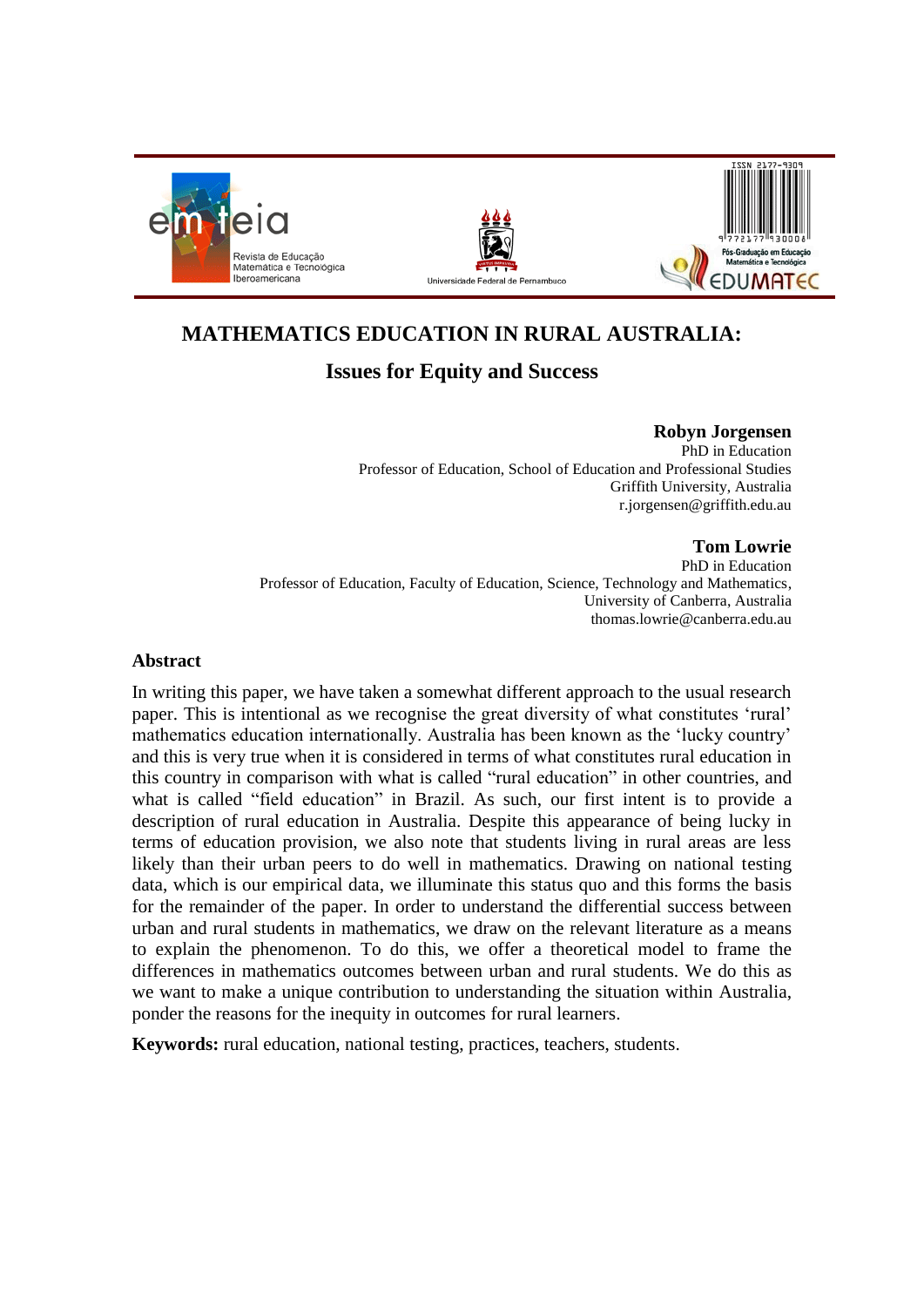# **EDUCAÇÃO MATEMÁTICA NA AUSTRÁLIA RURAL:**

## **questões para equidade e sucesso**

#### **Resumo**

Ao escrever este artigo, nós desenvolvemos uma abordagem um pouco diferente daquelas mais convencionais para um artigo de pesquisa. Isso foi intencional, pois reconhecemos a grande diversidade do que constitui em termos internacionais a Educação Matemática em contextos 'rurais'. Austrália tem sido conhecida como o "país de sorte" e isso é verdade quando considera-se o que constitui a educação rural no nosso país, em comparação com o que é chamado "educação rural" em outros países e, particularmente, o que é chamado de "Educação do Campo" no Brasil. Assim, a nossa primeira intenção é fornecer uma descrição da educação rural na Austrália. Apesar dessa aparência de ser de sorte em termos de oferta de escolarização, notamos também que os alunos australianos de áreas rurais têm menos probabilidade de terem bom desempenho em Matemática do que aqueles que vivem em áreas urbanas. Baseando-se em dados de testes aplicados nacionalmente, os quais compõem os nossos dados empíricos, nós esclarecemos esse status quo, sendo essa discussão a base para o restante do artigo. Para entender a diferença de sucesso entre alunos de áreas urbanas e rurais em Matemática, abordamos aspectos da literatura relacionada como um meio de explicar o fenômeno. Para fazer isso, oferecemos um modelo teórico para enquadrar as diferenças de resultados em matemática entre os alunos urbanos e rurais. Fazemos isso porque queremos contribuir especificamente para compreender a situação na Austrália: ponderar as razões da desigualdade nos resultados para os aprendizes de áreas rurais.

**Palavras-Chave:** Educação do Campo, avaliação nacional larga escala, práticas, professor, estudante.

## **CONTEXUALISING RURAL EDUCATION IN AUSTRALIA**

To give some sense of the "average Australian", the Australian Bureau of Statistics– ABS [\(2013\)](#page-10-0) provides some details about the spread of people across the nation. In considering these figures it is also important to consider the area of Australia. In area, the country is 7.69 square kilometres which is comparable to the size of the USA and greater than Europe. It is a vast country with fertile coastline but anextensivedesolate interior. This makes for the dispersal of the population to be concentrated in particular areas. More than 85% of Australians live within 50kms of the coast. In considering where people live in terms of urban and rural areas, the ABS indicate that 60% live in a capital city with 35% living in Melbourne or Sydney. When other major cities are included in these demographics, 69% of Australians live in a major city. 90% of Australians live in an urban setting with a further 3% live in smaller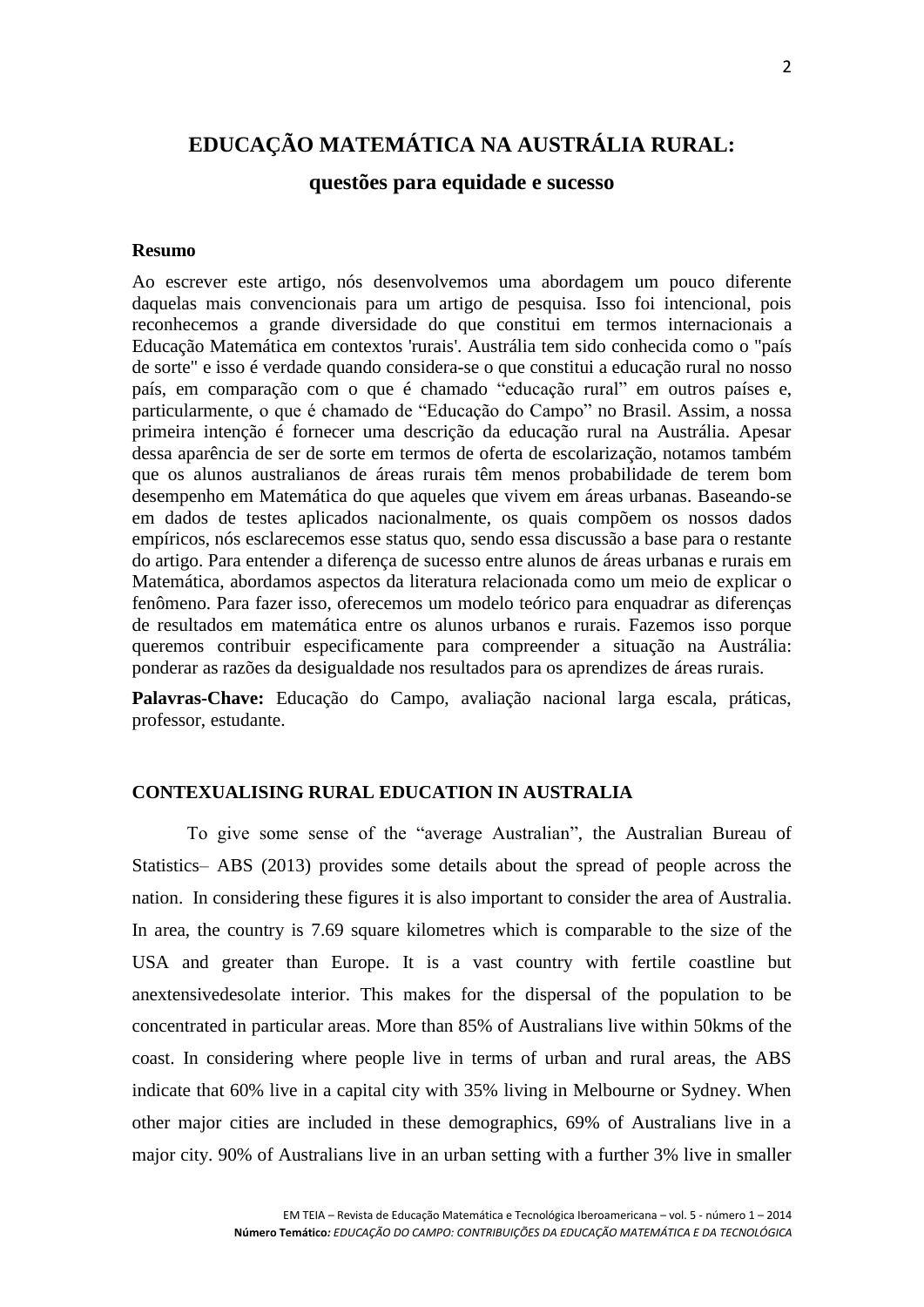towns. According to the 2011 census, 1.8 million people lived in rural settings, making approximately 8% of the population.

As Australian education is governed by the states and territories, the figures for expenditure for education provision for each state/jurisdiction will vary considerably. The area of the states varies, as do the populations, making for unique contexts in each location. However, the governments spend considerable funds on education provision in the nation. Between 2006-2007, the proportion of GDP spent on education was 5.3% (or \$64B) but this rose to \$94B in 2010-2011 (or 7.1%) due to a large capital works program initiated by the Federal government (Building the Education Revolution) to stimulate the economy in the face of the Global Financial Crisis. Rural schools benefitted from this increase in expenditure, as did urban schools. While we have been unable to ascertain the amount of funding specifically earmarked for rural education it is noted as being reasonable. There are targeted programs aimed at rural education, including the recent Rural Education Program (REP) that was established in 2002 to support rural families suffering from the extended drought that swept most of the nation. There are also philanthropic organizations (such as the Foundation for Rural and Regional Renewal) which specifically support rural and regional communities. Their Rural Education Australian Program – REAPingRewards was a national program that supported locally driven initiatives to benefit school aged children. Schools could bid for grants to \$10K to support initiatives at the school level. A similar program was also implemented for early years. These types of funding are in addition to those offered by the state and federal government and are reliant on the entrepreneurial skills of the principal or some other person at the school. Many of the students considered to be attending rural schools will come from either farming families or be based in local towns that service the rural communities. Rural schools are often small and may have one or two teachers with a teaching principal if located in sites away from the larger service towns. In the towns, the schools may be larger but in comparison with their urban counterparts may still be quite small.

The government also offers targeted programs and perhaps the most well-known of these in mathematics education has been the SIMMER project operating under the guidance of Professor John Pegg from the University of New England. This hub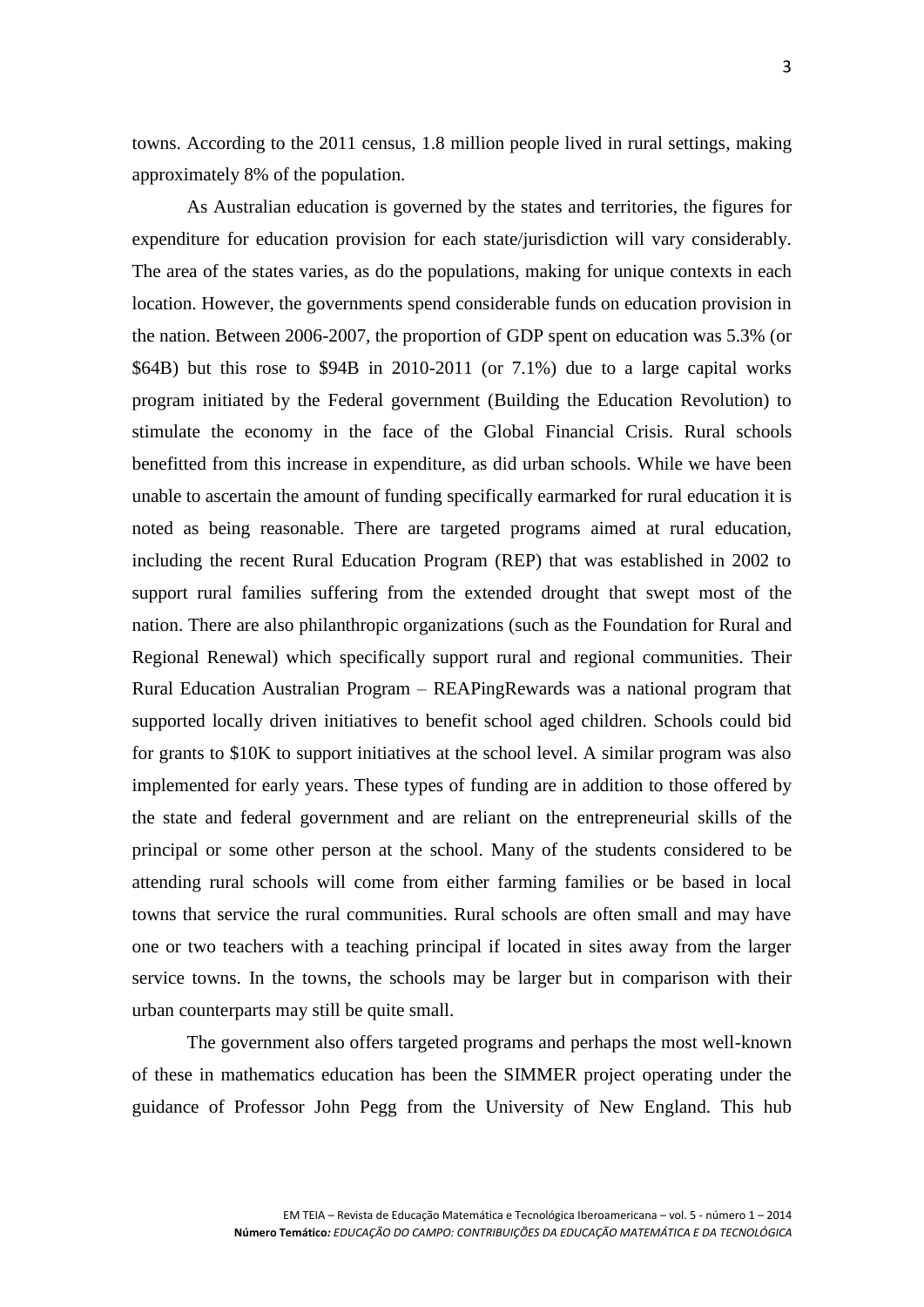approach across numerous states offered a range of programs to support mathematics (and science) learning and professional support for rural schools across the nation.

Most of the states have issues with staffing schools in non-urban settings so offer incentives for teachers to work in rural/remote settings that may include higher salaries with loading for the rural/remote locations, flights to return to home cities in major school breaks, and points that can be accumulated and traded for positions in urban settings. These systems enable teachers to work in rural and remote settings knowing that they can return to urban settings at some point in their career. However, it is also noted in some studies, that often young graduates (usually women) may take up a position in a rural area, marry into the area and remain in community. One Australian university, Charles Sturt, actively promote themselves as rural university with the explicit intent of educating graduates in various fields (such as education, veterinary science, dentistry) to remain in rural settings.

In comparison to many rural schools in other countries, rural education in Australia is not dissimilar to the provision of resources for urban settings. Governments often have differing funding for rural education in recognition of the challenges that confront rural schools. When considering issues of equity and inclusion there are two main dimensions that need are important for framing any analysis.Resource allocation, which, in Figure 1, we label as our horizontal axis, are those which the governments provide to schools to ensure that schools are in sites that area accessible to rural families, and the facilities within those locations meet the standards set by the government. But as we will explore in this paper, there is more to rural education provision than resources. We refer to this as our vertical access, and it is this axis that we see ismost important in the provision of equity and equality for rural students in their study of mathematics.

In writing this paper we draw on a model we have been developing for conceptualizing equity, inclusion and success for marginalized learners. We acknowledge two very different sets of mediating dimensions in education that impact on learning, learners and success.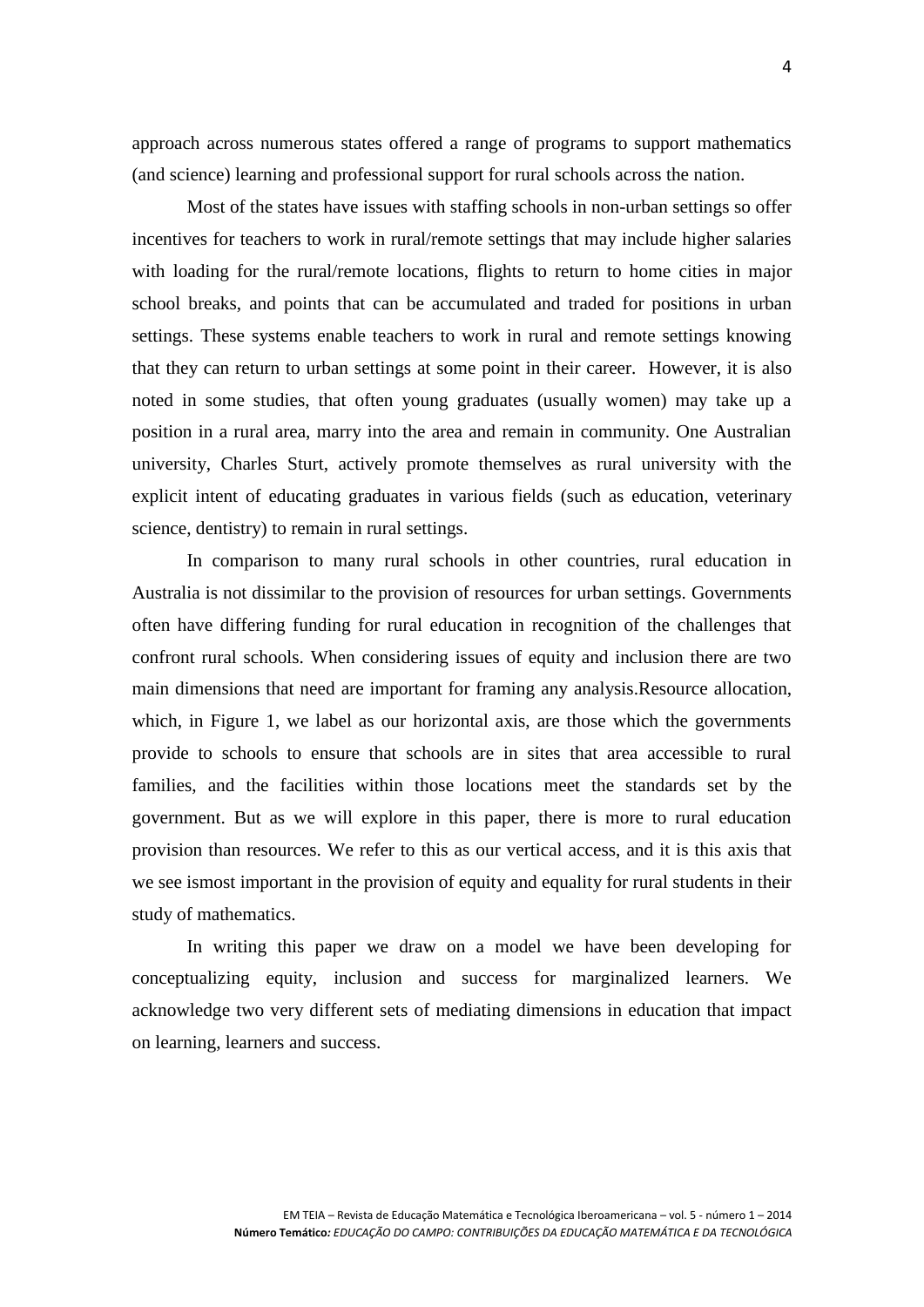

## Figure1 - Model for conceptualising equity, inclusion and success for marginalised learners

In this model, we argue that on the horizontal axis, we need to ensure that adequate resources are given to schools to enable quality education provision. In the Australian case, governments do provide good resourcing to schools – buildings, teachers, equipment and so forth. Yet despite this resourcing the vertical axis – success for rural students – remains different from those of their urban peers. Coming to understand the interactions of these axes becomes important in order to understand how rural education provides different outcomes. Some of these outcomes are on the background of the students. As Hattie's [\(2008\)](#page-11-0)comprehensive work on school effectiveness has shown, two key factors in student achievement are the background of the student (which teachers/schools have little control over) and the teacher. In considering our model, access to teachers is part of the horizontal axis – teacher numbers are provided to the school. But what becomes important in considering the success axis is the quality of those teachers to teach in a rural context. So the two axes need to be considered in tandem. The basic infrastructure (horizontal) may be provided but what becomes critical in achieving success are those factors on the vertical axis. Similarly, if one considers this diagram in relation to the provision of rural education in other contexts, the basic infrastructure may be poor (poor building, poor resources) but the quality ofthe teachers (vertical axis) may be instrumental in bringing about success.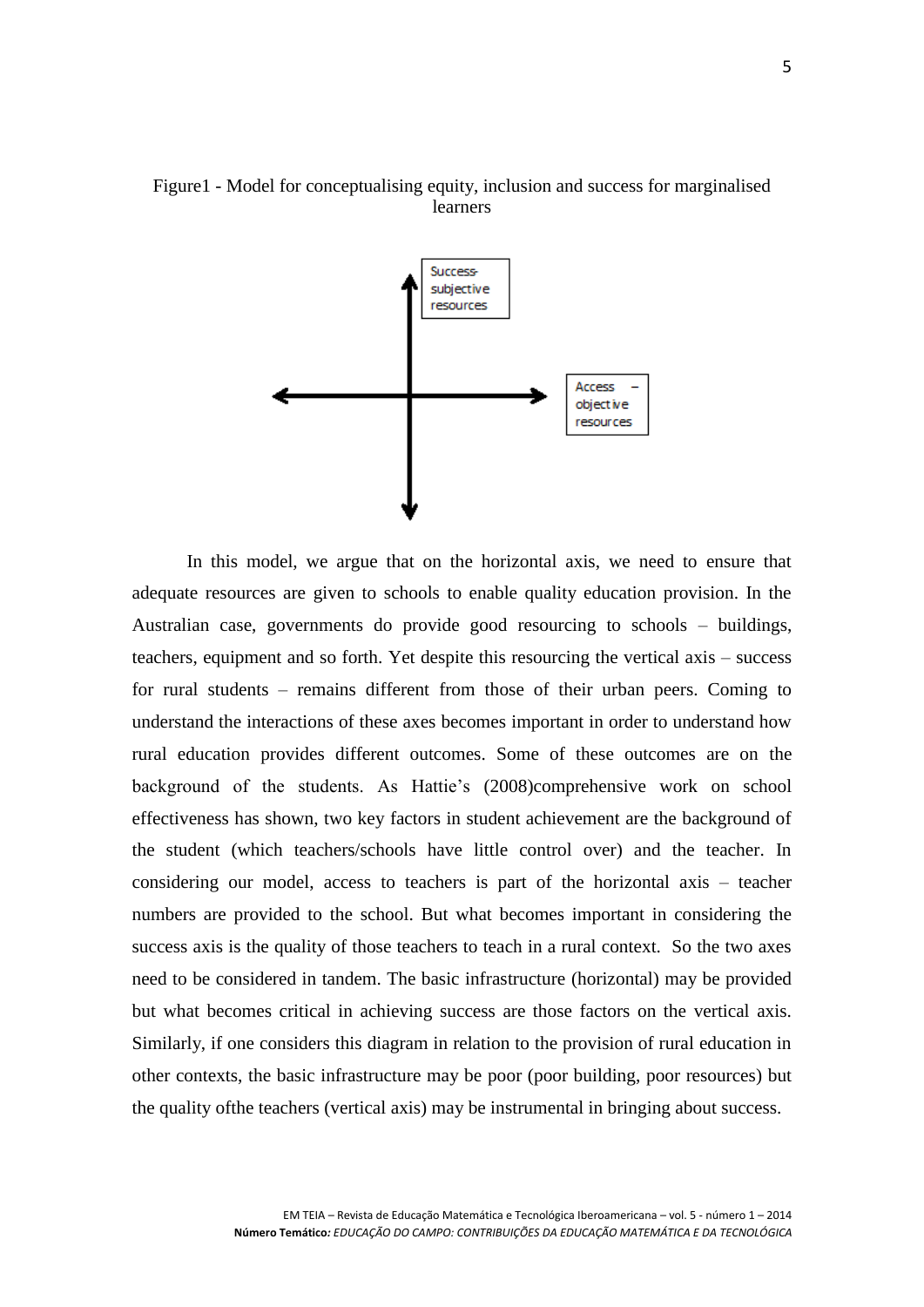#### **RURAL STUDENTS AND ACHIEVEMENT IN MATHEMATICS**

In order to establish if there is a relationship between rurality and success in mathematics education, we have drawn on the national testing data for Australia. This is publicly accessible data (via [www.myschool.edu.au\)](http://www.myschool.edu.au/). There was a strong relationship between community size and mathematics scores where the larger the community, the greater the achievement score. Welch, Helm and Lamb (2007) et al, also analysed the 2005 data on national tests and found that the further away from urban settings, there was a corresponding decline in mathematics achievement scores, but more alarmingly, that this gap increased the longer students remained in school. More recently, there have been more "positive" signs that the gap between metropolitan and non-metropolitan students has at least stabilised across the school grades. Nevertheless, there is still a substantial performance difference between these groups of students (see Table 1). Approximately 5% of all metropolitan students are deemed to be not at the minimum national standards, whereas, for non-metropolitan students range from 20% (in Year 5) to approximately 17% across other grades in the national testing schedule. Proportionally, the rate of underachievement is 3 times greater in non-metropolitan areas.

|                  | Year 3 | Year 5 | Year 7 | Year 9 |
|------------------|--------|--------|--------|--------|
| Very Remote      | 56.7   | 48.6   | 58.8   | 60.6   |
| Remote           | 84.6   | 82.9   | 86     | 85.4   |
| Provincial       | 92.6   | 92.3   | 92.8   | 92.6   |
| Metro            | 95.1   | 94.5   | 94.8   | 94.5   |
| Non-metropolitan | 82.3   | 79.6   | 83.1   | 83.3   |

Table 1 - Geolocation data for 2012 NAPLAN results representing percentage of students at or above minimum national standards.

Data sourced from Australian Curriculum, Assessment and Reporting Authority (2012).

## **EXPLORING THE VERTICAL DOMAIN OF RURAL EDUCATION**

The data show that living in a rural context does impact on student achievement[\(AUSTRALIA HUMAN RIGHTS AND EQUAL OPPORTUNITY](#page-11-1)  [COMMISSION, 2000\)](#page-11-1). Coming to understand this dimension is the focus on the remainder of this paper. To undertake this exploration, we draw on the literature in the field and also suggest further areas of exploration.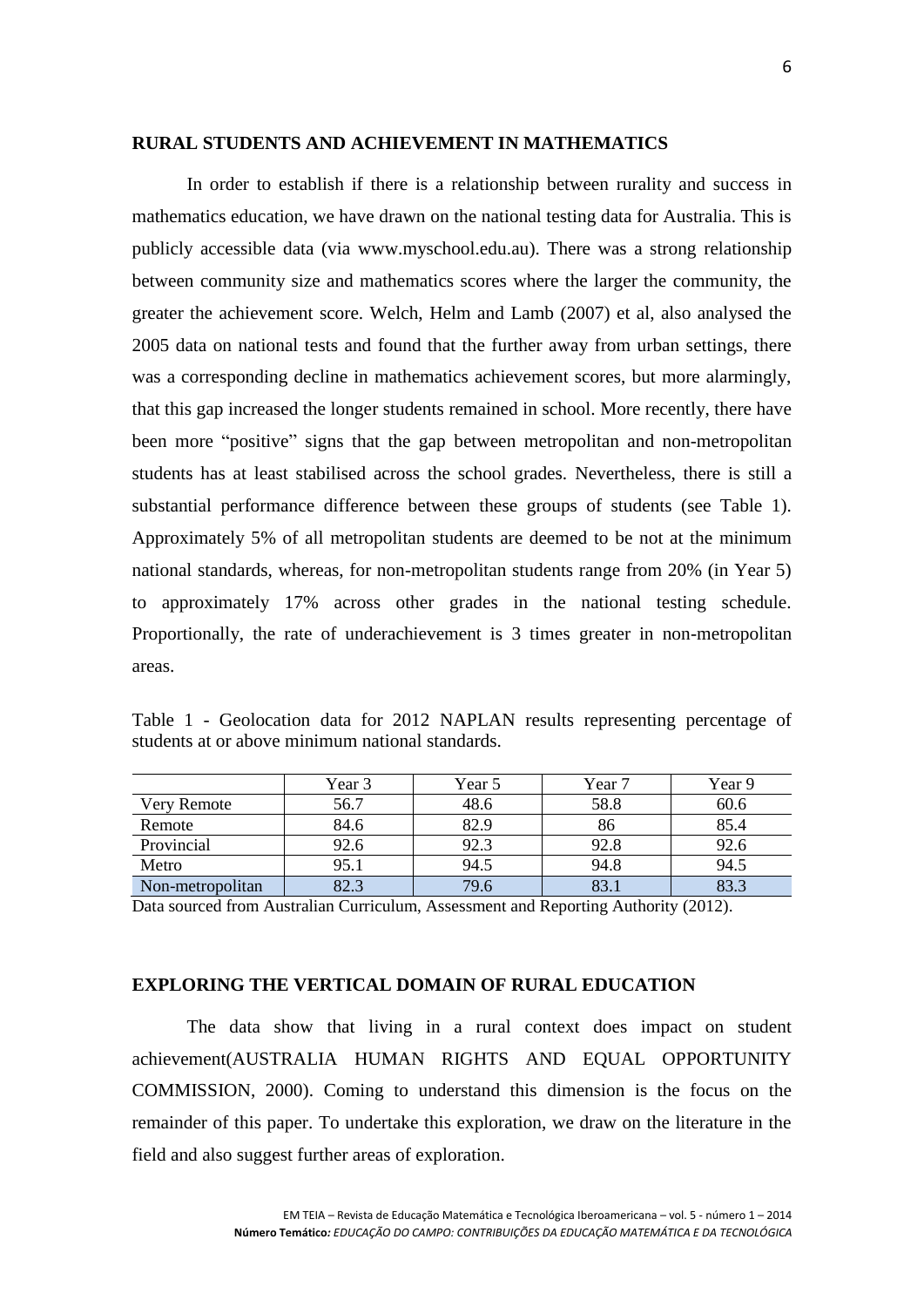Geographical isolation is a catalyst for many of the issues on the vertical dimension. Given that only a small part of the population lives in non-urban settings, and the physical location of these sites is often some distance from an urban setting, various factors impact on the provision of education when geography is considered.

## **TEACHERS AND TEACHING**

As Hattie (2008) pointed out, it is the teacher who accounts for most of the effect difference so it is recognized that attracting and retaining quality teachers to rural education is a key to success. However, there are many factors that impact on the potential of quality teachers in rural education. In this section, we consider some of the key influences in the quality of teachers in rural education.

## **Teaching out of field**

Many rural schools have problems with staffing, particularly in the areas of mathematics and science(LYONS [et al., 2006\)](#page-12-0). Acquiring suitably qualified teachers in these areas is becoming increasingly problematic for systems and schools, but the problem is exacerbated by the geographical isolation of rural schools. To ensure that students are able to access mathematics in these areas, teachers are often forced to teach outside their teaching areas, particularly in the junior secondary area [\(HOBBS, 2012\)](#page-11-2). In following this work, Hobbs [\(2013\)](#page-11-3) studied rural school teachers who taught outside their field (and into mathematics) had to contend with issues around support and their personal resources (i.e. mathematical backgrounds) in making the successful transition to being a mathematics teacher in a rural school.

#### **Professional Development**

Perhaps some of the biggest challenges for rural education in a vast country such as Australia is the geographical isolation. With this isolation, the provision of many of the resources commonly accessible to urban teachers is either absent or hard to source. In his work with teachers who had left the profession Buchanan [\(2012\)](#page-11-4) found that the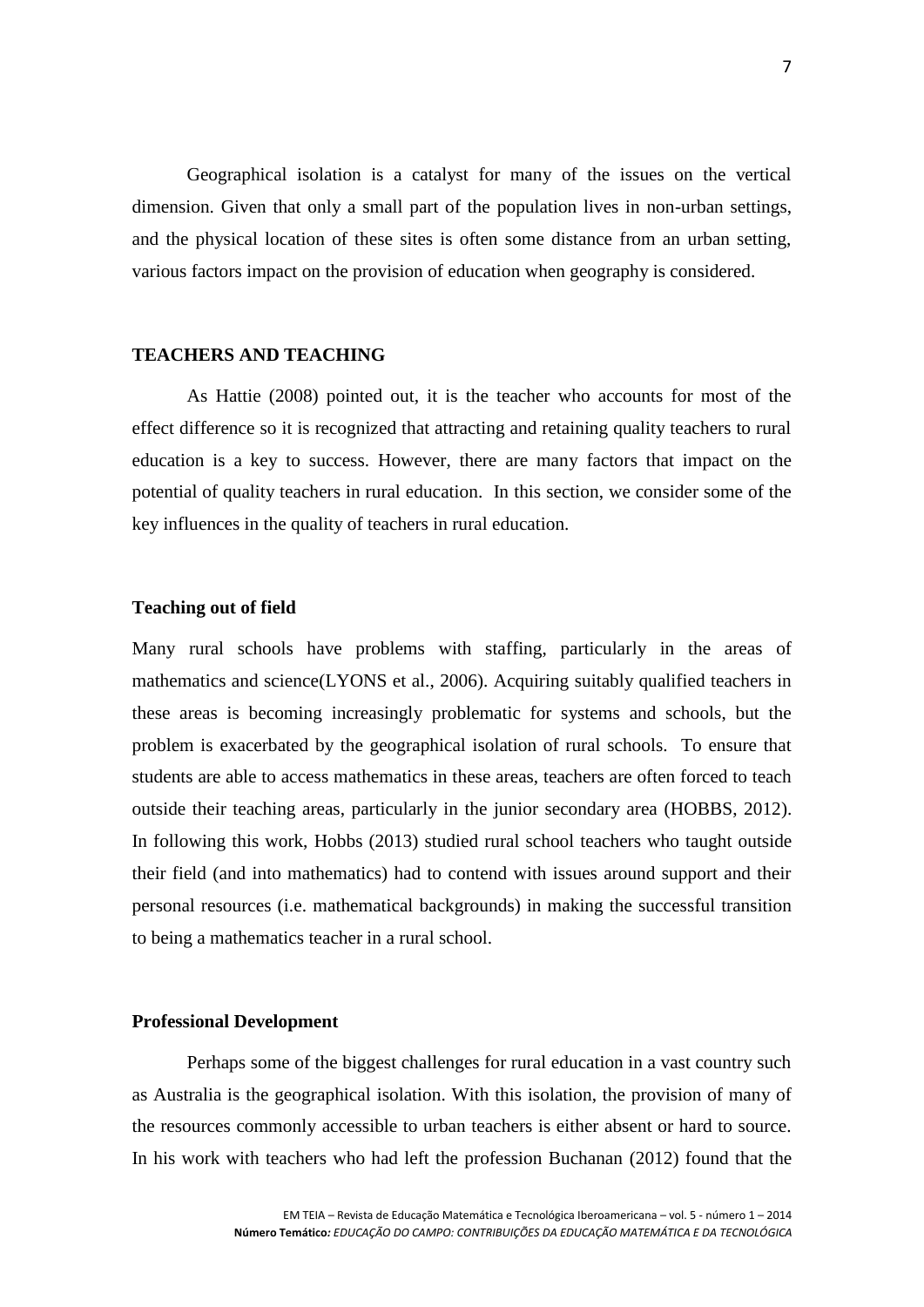lack for professional development and support were most salient reasons for in teacher attrition.

Use of ICTS and technology were also impacted upon where it was found the access to professional development for urban teachers was more readily accessible than for their rural peers (BENNISON; [GOOS, 2010\)](#page-11-5). These authors suggest that this impacts considerably on the capacity of rural teachers to use effectively ICTs to support mathematics learning. Further access to professional development is closely linked to teachers' sense of identity and professional, and can impact on their longevity in rural communities. This concern is aptly summed up by authors when they argue that "Access to professional learning is critical and isolation from colleagues, professional associations and support structures can affect the retention of teachers and in turn affect the sustainability of rural communities" [\(BROADLEY, 2010, p.63\)](#page-11-6).

#### **Distance Education**

For many students, the lack of qualified teachers, or even access to schools, requires them to undertake alternative means of education. This is usually provided through a range of media offered through distance education units. These can include the traditional correspondence of resources but increasingly there is a reliance on new technologies that may be synchronous or asynchronous [\(LOWRIE; JORGENSEN,](#page-12-1)  [2012\)](#page-12-1). Inthis work, we found the capacity of the teachers to work with different media for distance education influenced the modes of delivery as well as the quality of the delivery. What was also found was that what is often cutting edge technologies when originally established, distance mode education is significantly influenced by the objectively structuring practices – namely the resources that are available in distance education – and the teachers' capacity to deal with these resources.

## **PreserviceTeachers**

There is an increasing recognition of the need to prepare teachers to work in rural locations. With the oversupply of teachers, it is almost impossible for new graduates to secure employment in urban settings, particularly for primary and junior secondary teachers. As such, many graduates need to seek employment in rural areas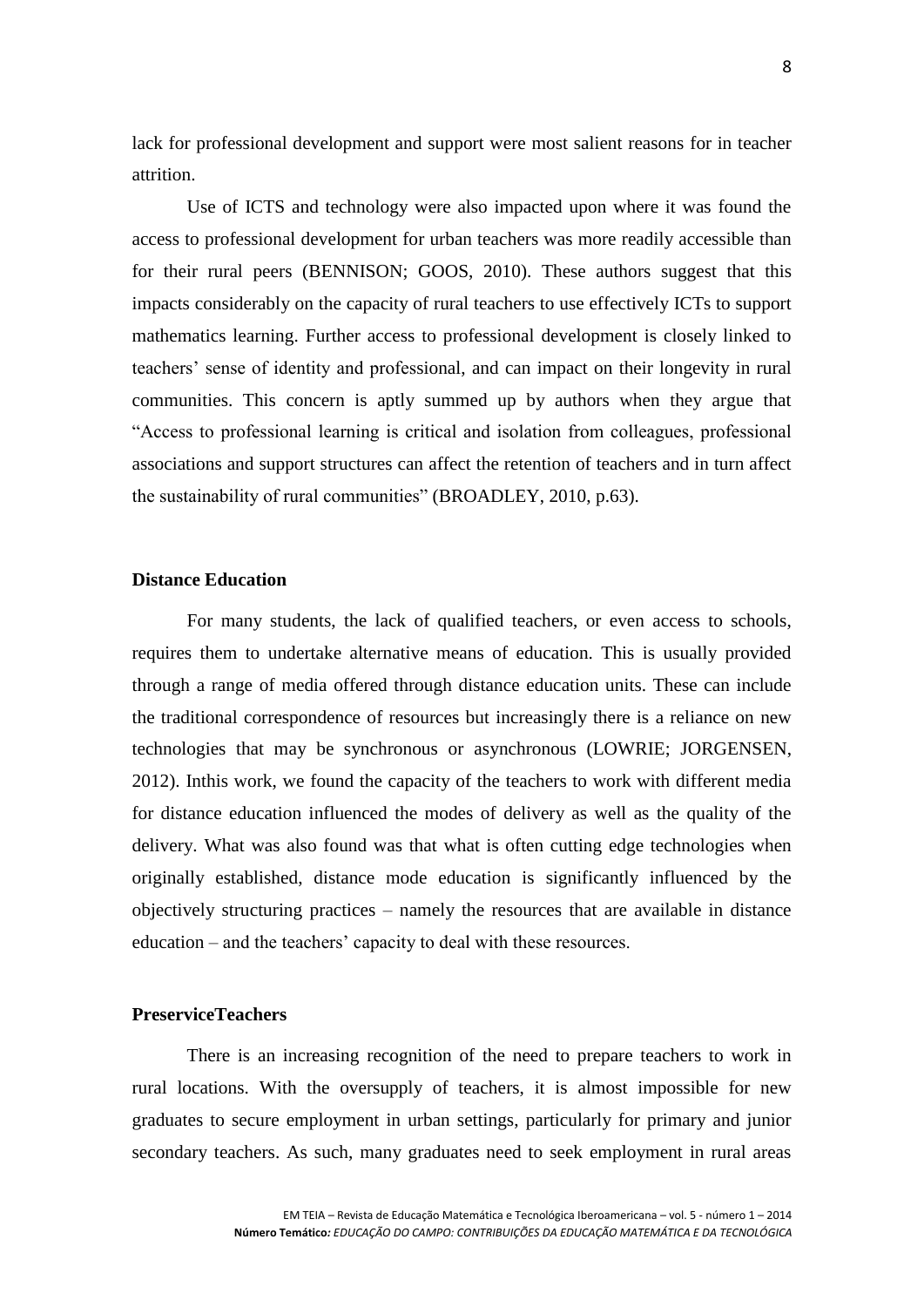but they are unprepared for the demands of these settings, so there is an emergence on research into the needs for preservice teacher education to prepare graduates for these contexts, including early childhood (GREEN; [NOLAN, 2011\)](#page-11-7). There is a need for preservice teachers to experience rural education as part of their practicum experience so that attitudes towards rural education may be enhanced (HUDSON; [HUDSON,](#page-11-8)  [2008\)](#page-11-8).

#### **Curriculum, Pedagogy and Assessmentin Rural Education**

While we could not find any research that specifically targeted rural education curriculum, pedagogy and assessment, we were able to find a comprehensive literature that acknowledged the impact of living in remote areas. This research drew on the cultural knowledges of Indigenous Australians, and firmly acknowledged the importance of the intersection of non-dominant cultures and school education. With large numbers of Indigenous Australians living in rural areas, creating learning environments and assessment practices that meet the needs of rural/remote Indigenous learners has been the focus of considerable research. Creating culturally relevant pedagogy and assessment has been one approach [\(KLENOWSKIet al., 2010\)](#page-11-9) to seeking to engage rural Indigenous learners in mathematics education. We contend, that while the culture of Indigenous learners is often remarkably different from that represented in and through schooling, the same could be argued for rural students. Their life worlds are remarkably different from those of urban students. Case study observations of students living in remote areas have revealed that applications of mathematics knowledge are considerably different to that of students living in metropolitan areas (LOWRIE, 2006). These students are often required to support their family's economic needs (e.g., helping on the family farm) rather than being involved in cultural or sporting activities as could be the case with their peers in metropolitan areas. Although these non-metropolitan students are more likely to struggle in the mathematics classroom, they are involved in real-life mathematics engagement as they participate in their home responsibilities (e.g., helping to maintain fencing on properties, working out ratio and proportions of chemicals, navigating and following directions across large areas of land, buying of selling of livestock and farm produce). Nevertheless, it has been reported that these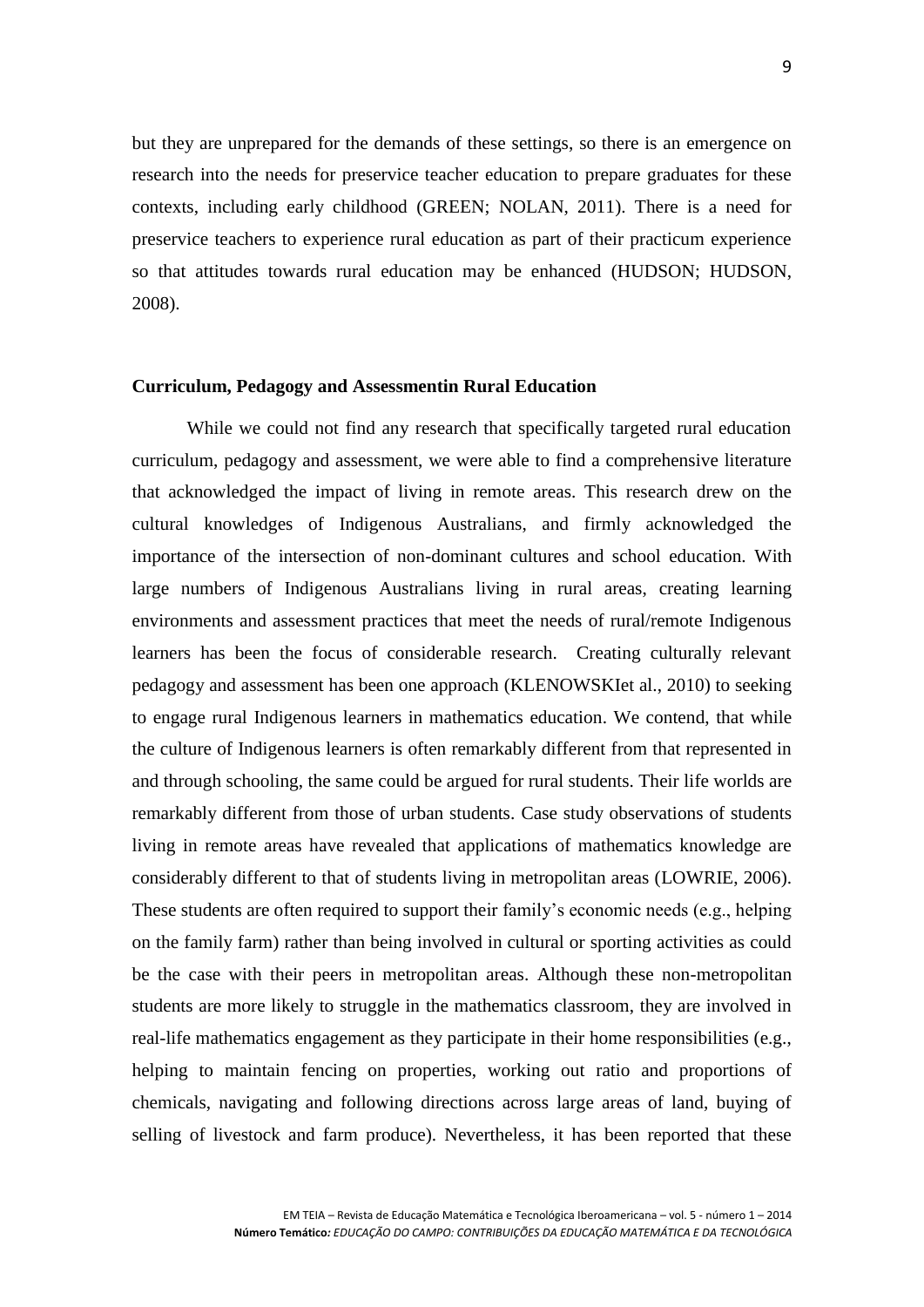relatively sophisticated mathematical ideas, applied in contextual situations, never appear to have strong links to what is taught and "valued" in the school-based mathematics curriculum (LOWRIE, 2007). Consequently, the applications of mathematics do not reinforce or consolidate the narrow views of mathematics learning.

## **Students**

A further challenge for rural education is the needs of the families. Often students may miss periods of school due to farm demands, particularly as the students get older and are better able to help with farm chores. The retention of rural students in the post-compulsory years at least ten percentage points below their urban peers and for remote students it is even greater. As Lamb et al. (2004) have shown, the further students are located away from major urban centres, their retention to Year 12 drops according to the distances from those centres. With low retention, and low numbers, and the need for teachers to teach outside their teaching areas, questions about the quality of higher levels of mathematics being offered in rural areas also becomes a challenge for students wishing to enrol in these subjects. They are most likely to enrol in distance education courses if they are to be able to complete senior levels of mathematics.

In a study of ICT use in schools (LOONG; DOIG; [GROVES, 2011\)](#page-11-10), it was found that there was little reported difference between urban and rural students' perceptions of ICT use. Where there were differences, these were in favour of more frequent use by rural children. Similarly in their work with young rural children's use of computers in the pre-school setting [\(ZEVENBERGEN;](#page-12-2) LOGAN, 2008 ) work, they found that children were accessing computers in very constructive and educational ways. Such studies suggest that there is a propensity for rural students to access and use computers. But as the research cited earlier in this paper showed, there was a challenge for offering quality professional development to teachers to enable them to use computers and other digital tools in educative ways.

Lowrie and Jorgensen [\(2011\)](#page-11-10) compared and contrasted the types of games metropolitan and non-metropolitan students engage with in a digital form. They found interaction effects between students' geographic location and their gender. Not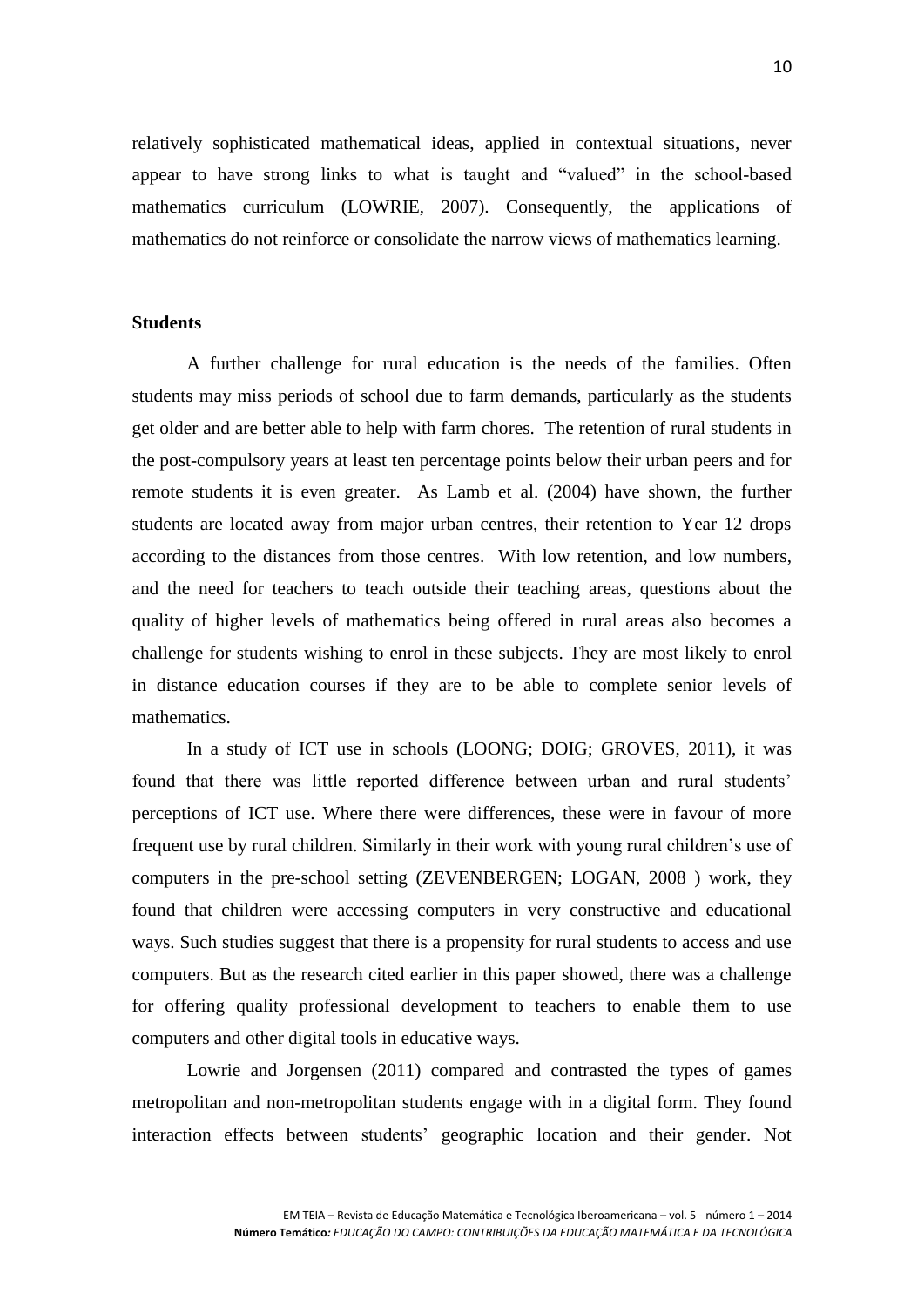surprisingly, non-metropolitan male students preferred playing games that involved navigation and mapping. However, they were less likely to engage with games that required the interpretation of graphs and tables when compared to their metropolitan male counterparts. By contrast, metropolitan female students were more likely to engage with mapping games when compared to males in metropolitan areas and preferred playing problem-solving type games (including games with logic) than that of females in non-metropolitan areas. Other studies have found there are quite distinct difference in the way metropolitan and non-metropolitan students interpret and process mapping tasks. The metropolitan students tend to construct maps within scaled boundaries and represent information in a linear and directional manner. By contrast, the non-metropolitan students rely on landmarks and compass points to locate and arrange spatial information (LOWRIE;FRANCIS;ROGERS, 2000).

## **CONCLUSION**

What we have sought to undertake in this paper is an overview of the research in rural education in mathematics education for Australian schooling. We have framed our work using a model drawn from Bourdieu's notions of objective and subjective structuring practices. In this paper, we have acknowledged that governments may allocate considerable economic support for rural education in Australia (horizontal domain), but the subjective structuring practices (or the vertical domain) is influential in shaping the learning opportunities for mathematics education. There are numerous factors that influence the quality of education provision when the vertical domain is considered. To address structural inequality for rural students, the vertical domain of education must be considered in concert with the horizontal domain.

#### **REFERENCES**

<span id="page-10-0"></span>AUSTRALIAN BUREAU OF STATISTICS.The 'average' Australian. Available at: [http://www.abs.gov.au/AUSSTATS/abs@.nsf/Lookup/4102.0Main+Features30April+2](http://www.abs.gov.au/AUSSTATS/abs@.nsf/Lookup/4102.0Main+Features30April+2013) [013.](http://www.abs.gov.au/AUSSTATS/abs@.nsf/Lookup/4102.0Main+Features30April+2013) Retrieved in: 4 nov. 2013.

AUSTRALIAN CURRICULUM, ASSESSMENT AND REPORTING AUTHORITY. **NAPLAN Achievement in Reading, Persuasive Writing, Language Conventions and Numeracy***: National Report for 2012.* Sydney: ACARA, 2012.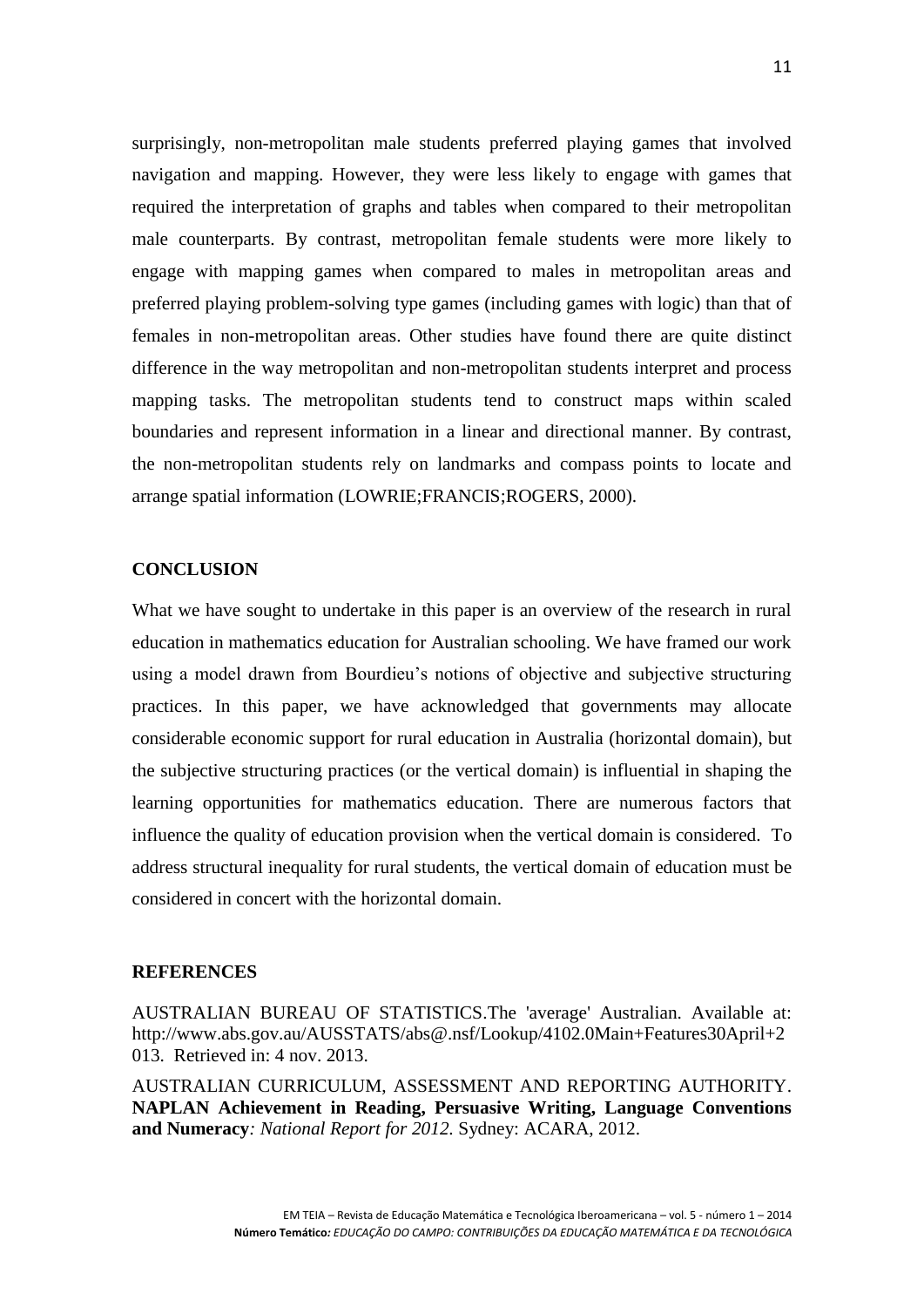<span id="page-11-1"></span>AUSTRALIA HUMAN RIGHTS AND EQUAL OPPORTUNITY COMMISSION. **'Emerging themes'**: National Inquiry into rural and remote education. Sydney: Australia Human Rights and Equal Opportunity Commission, 2000.

<span id="page-11-5"></span>BENNISON, A.;GOOS, M. Learning to teach mathematics with technology: A survey of professional development needs, experiences and impacts. **Mathematics Education Research Journal**, v. 22, n. 1, p. 31-56, 2010.

<span id="page-11-6"></span>BROADLEY, T. Digital revolution or digital divide: Will rural teachers get a piece of the professional development pie? **Education in Rural Australia**, v. 20, n. 2, p. 63-76, 2010.

<span id="page-11-4"></span>BUCHANAN, J. Telling Tales Out of School: Exploring Why Former Teachers are Not Returning to the Classroom. **Australian Journal of Education**, v. 56, n. 2, p. 205-217, 2012.

<span id="page-11-7"></span>GREEN, N. C.;NOLAN, A. Preparing the Australian Early Childhood Workforce for Rural and Remote Settings: A Review of the Literature. **Australian Journal of Teacher Education**, v. 36, n. 12, 2011.

<span id="page-11-0"></span>HATTIE, J. **Visible learning**: A synthesis of over 800 meta-analyusis relating to achievement. Abignton: Routledge, 2008.

<span id="page-11-2"></span>HOBBS, L. Teaching Out-of-Field: Factors Shaping Identities of Secondary Science and Mathematics. **Teaching Science**, v. 58, n. 1, p. 23-31, 2012.

<span id="page-11-3"></span>HOBBS, L. Teaching "out-of-field" as boundary-crossing event: Factors shaping teacher identity. **International Journal of Science and Mathematics Education**, v. 11, n. 2, p. 271-297, 2013.

<span id="page-11-8"></span>HUDSON, P. B.;HUDSON, S. M. Changing preservice teachers' attitudes for teaching in rural schools. **Australian Journal of Teacher Education**, v. 33, n. 4, p. 67-77,2008.

<span id="page-11-9"></span>KLENOWSKI, V. et al. Culture-fair assessment: challenging Indigenous students through effortful mathematics teaching. INTERNATIONAL EDUCATION RESEARCH CONFERENCE - AARE, 2010. **Proceedings...** Melbourne: AARE,2010. p. 1-19.

LAMB, S. et al. **Staying on at schools**: Improving student retention in Australia. Brisbane: Queensland Department of Education and the Arts, 2004.

<span id="page-11-10"></span>LOONG, E.; DOIG, B.; GROVES, S. How different is it really? – rural and urban primary students' use of ICT in mathematics. **Mathematics Education Research Journal**, v. 23, n. 2, p. 189-211, 2011.

LOWRIE, T. Establishing school-family partnerships in distance education contexts: Pedagogical engagement in isolated settings. **Journal of Distance Education**, v. 21, n. 2, p. 96-114, 2006.

LOWRIE, T. Learning engagement in distance and rural settings: Four Australian cases. **Learning Environments Research**, v. 10, n. 1, p. 35-51, 2007.

LOWRIE, T.;FRANCIS, R.;ROGERS, G. Knowledge and strategies students employ to solve open-ended problem-solving activities. In:BANA, J.;CHAPMAN, A. (Ed.). ANNUAL CONFERENCE OF THE MATHEMATICS EDUCATION RESEARCH